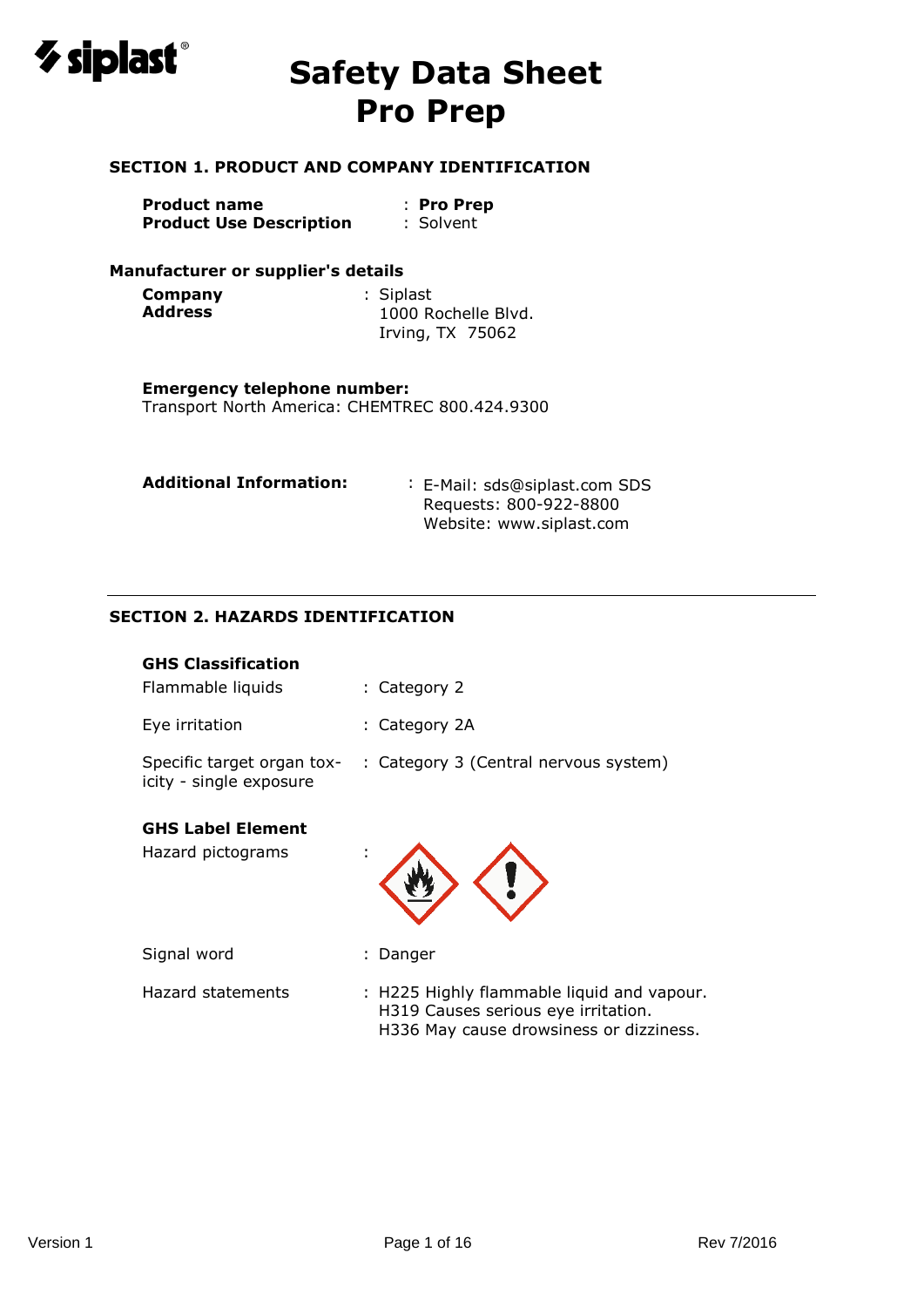

| Precautionary statements        | : Prevention:                                                                                                                                                                                                                                                                                                                                                                                                                                                                                                     |
|---------------------------------|-------------------------------------------------------------------------------------------------------------------------------------------------------------------------------------------------------------------------------------------------------------------------------------------------------------------------------------------------------------------------------------------------------------------------------------------------------------------------------------------------------------------|
|                                 | P210 Keep away from heat, hot surfaces, sparks,<br>open, flames and other ignition sources. No<br>smoking. P233 Keep container tightly closed.<br>P261 Avoid breathing dust/ fume/ gas/ mist/ vapors/<br>spray.<br>P264 Wash skin thoroughly after handling.<br>P280 Wear protective gloves/ eye protection/ face<br>protection.<br><b>Response:</b><br>P305 + P351 + P338 IF IN EYES: Rinse cautiously with<br>water for several minutes. Remove contact lenses, if<br>present and easy to do. Continue rinsing. |
| <b>Potential Health Effects</b> |                                                                                                                                                                                                                                                                                                                                                                                                                                                                                                                   |
|                                 |                                                                                                                                                                                                                                                                                                                                                                                                                                                                                                                   |
| <b>Carcinogenicity:</b>         |                                                                                                                                                                                                                                                                                                                                                                                                                                                                                                                   |
| <b>IARC</b>                     | No component of this product present at levels greater<br>than or equal to 0.1% is identified as probable, possible<br>or confirmed human carcinogen by IARC.                                                                                                                                                                                                                                                                                                                                                     |
| <b>ACGIH</b>                    | No component of this product present at levels greater<br>than or equal to 0.1% is identified as a carcinogen or<br>potential carcinogen by ACGIH.                                                                                                                                                                                                                                                                                                                                                                |
| <b>OSHA</b>                     | No component of this product present at levels greater<br>than or equal to 0.1% is identified as a carcinogen or<br>potential carcinogen by OSHA.                                                                                                                                                                                                                                                                                                                                                                 |
| <b>NTP</b>                      | No component of this product present at levels greater<br>than or equal to 0.1% is identified as a known or antici-<br>pated carcinogen by NTP.                                                                                                                                                                                                                                                                                                                                                                   |

### **Emergency Overview**

| Appearance            | liquid                             |
|-----------------------|------------------------------------|
| Color                 | clear, colorless                   |
| Odor                  | sweet, ester-like, fruit-like odor |
| <b>Hazard Summary</b> | No information available.          |

#### **SECTION 3. COMPOSITION/INFORMATION ON INGREDIENTS**

#### **Hazardous components**

| CAS-No.  | Chemical Name | Concentration (%) |
|----------|---------------|-------------------|
| 141-78-6 | Ethyl acetate | 90                |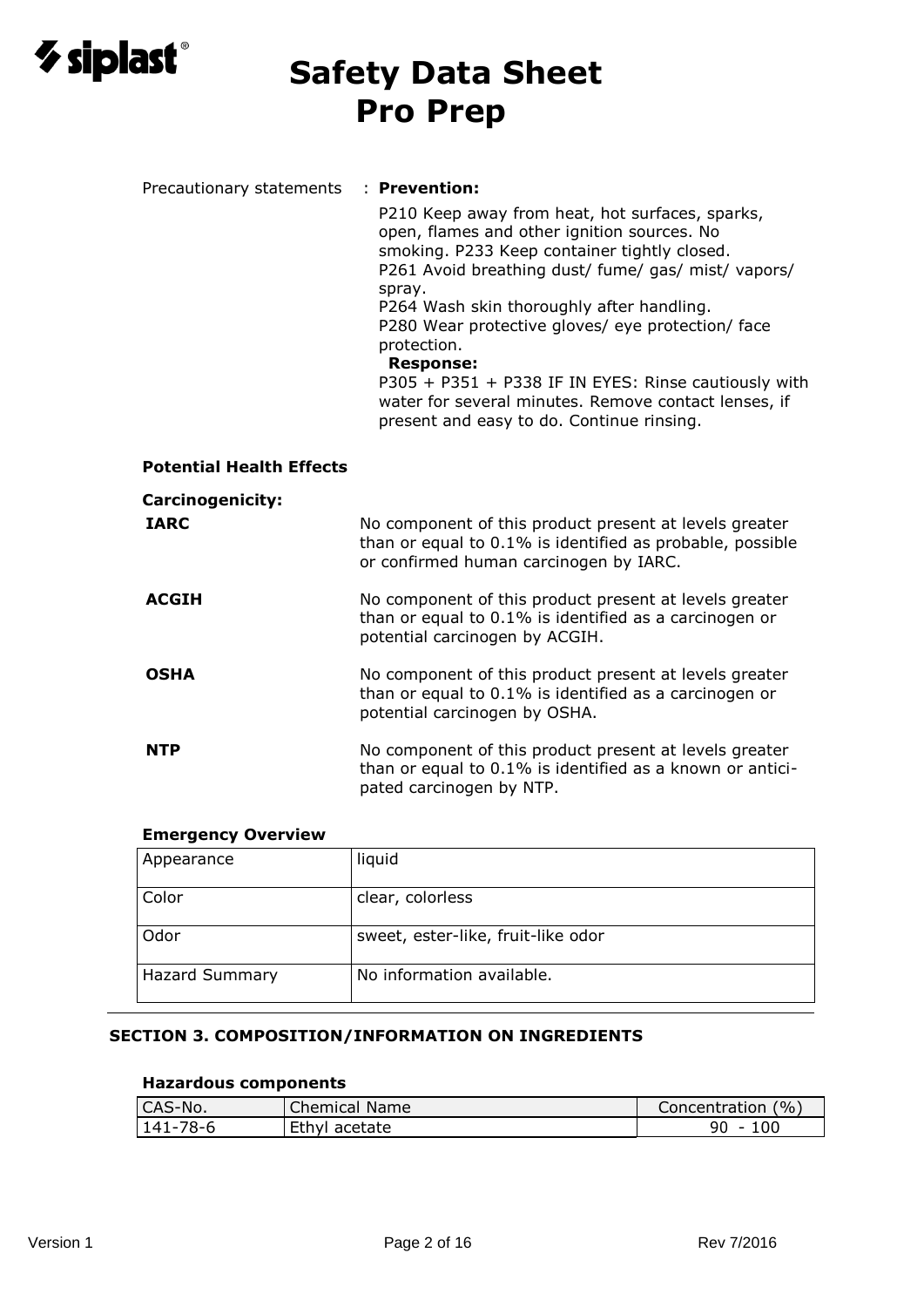

### **SECTION 4. FIRST AID MEASURES**

| General advice          | : Move out of dangerous area.<br>Show this safety data sheet to the doctor in<br>attendance.<br>Do not leave the victim unattended.    |
|-------------------------|----------------------------------------------------------------------------------------------------------------------------------------|
| If inhaled              | : Consult a physician after significant exposure.<br>If unconscious place in recovery position and seek<br>medical advice.             |
| In case of skin contact | : If on skin, rinse well with water.<br>If on clothes, remove clothes.                                                                 |
| In case of eye contact  | : Immediately flush eye(s) with plenty of water.<br>If eye irritation persists, consult a specialist.                                  |
| If swallowed            | : Keep respiratory tract clear.<br>Never give anything by mouth to an unconscious<br>person.<br>If symptoms persist, call a physician. |

### **SECTION 5. FIREFIGHTING MEASURES**

| Suitable extinguishing<br>media         | : Alcohol-resistant foam<br>Carbon dioxide (CO2)<br>Dry chemical                                                                                                                                                                                                                                                                      |
|-----------------------------------------|---------------------------------------------------------------------------------------------------------------------------------------------------------------------------------------------------------------------------------------------------------------------------------------------------------------------------------------|
| Unsuitable extinguishing<br>media       | : High volume water jet                                                                                                                                                                                                                                                                                                               |
| Specific hazards during<br>firefighting | : Do not allow run-off from firefighting to enter drains<br>or water courses.                                                                                                                                                                                                                                                         |
| Hazardous combustion<br>products        | : No hazardous combustion products are known                                                                                                                                                                                                                                                                                          |
| Specific extinguishing<br>methods       | : Use a water spray to cool fully closed containers.                                                                                                                                                                                                                                                                                  |
| Further information                     | : Collect contaminated fire extinguishing water separately.<br>This must not be discharged into drains.<br>Fire residues and contaminated fire extinguishing<br>water must be disposed of in accordance with local<br>regulations.<br>For safety reasons in case of fire, cans should be<br>stored separately in closed containments. |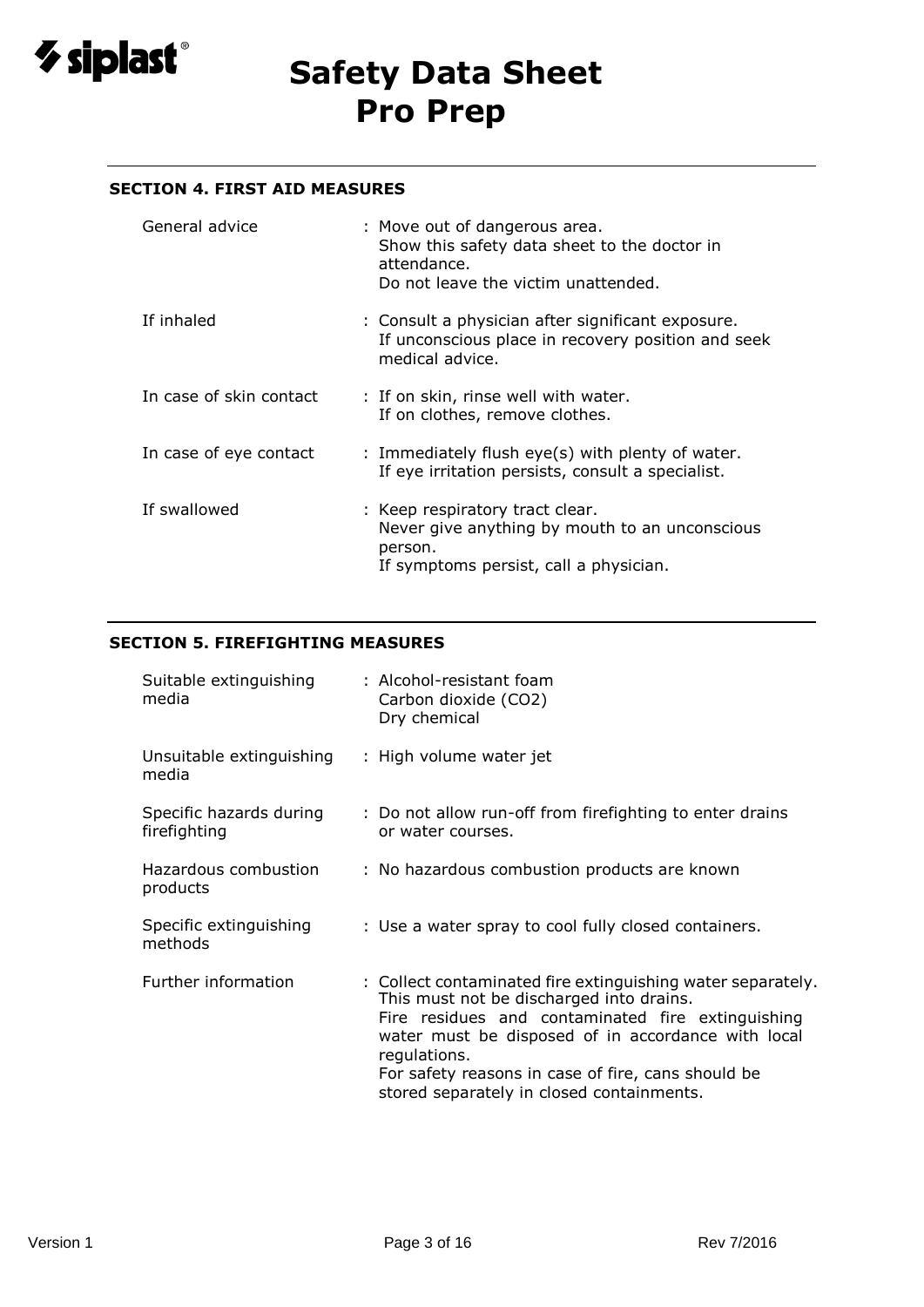

Special protective equip-: Wear self-contained breathing apparatus for ment for firefighters firefighting if necessary.

#### **NFPA Flammable and Combustible Liquids Classification**:

Flammable Liquid Class IB

### **SECTION 6. ACCIDENTAL RELEASE MEASURES**

| Personal precautions,<br>protective equipment and<br>emergency procedures | : Use personal protective equipment.<br>Ensure adequate ventilation.<br>Remove all sources of ignition.<br>Evacuate personnel to safe areas.<br>Beware of vapors accumulating to form explosive<br>concentrations. Vapors can accumulate in low areas. |
|---------------------------------------------------------------------------|--------------------------------------------------------------------------------------------------------------------------------------------------------------------------------------------------------------------------------------------------------|
| Environmental precau-<br>tions                                            | : Prevent product from entering drains.<br>Prevent further leakage or spillage if safe to do so.<br>If the product contaminates rivers and lakes or drains<br>inform respective authorities.                                                           |
| Methods and materials<br>for containment and<br>cleaning up               | : Contain spillage, and then collect with non-<br>combustible absorbent material, (e.g. sand, earth,<br>diatomaceous earth, vermiculite) and place in<br>container for disposal according to local / national<br>regula- tions (see section 13).       |

### **SECTION 7. HANDLING AND STORAGE**

| Advice on safe handling | : Avoid formation of aerosol.<br>Do not breathe vapors/dust.<br>Avoid exposure - obtain special instructions before<br>use.<br>Avoid contact with skin and eyes.<br>For personal protection see section 8.<br>Smoking, eating and drinking should be prohibited in<br>the application area.<br>Take precautionary measures against static<br>discharges.<br>Provide sufficient air exchange and/or exhaust in work<br>rooms.<br>Container may be opened only under exhaust<br>ventilation hood.<br>Open drum carefully as content may be under<br>pressure.<br>Dispose of rinse water in accordance with local and<br>national regulations. |
|-------------------------|---------------------------------------------------------------------------------------------------------------------------------------------------------------------------------------------------------------------------------------------------------------------------------------------------------------------------------------------------------------------------------------------------------------------------------------------------------------------------------------------------------------------------------------------------------------------------------------------------------------------------------------------|
|-------------------------|---------------------------------------------------------------------------------------------------------------------------------------------------------------------------------------------------------------------------------------------------------------------------------------------------------------------------------------------------------------------------------------------------------------------------------------------------------------------------------------------------------------------------------------------------------------------------------------------------------------------------------------------|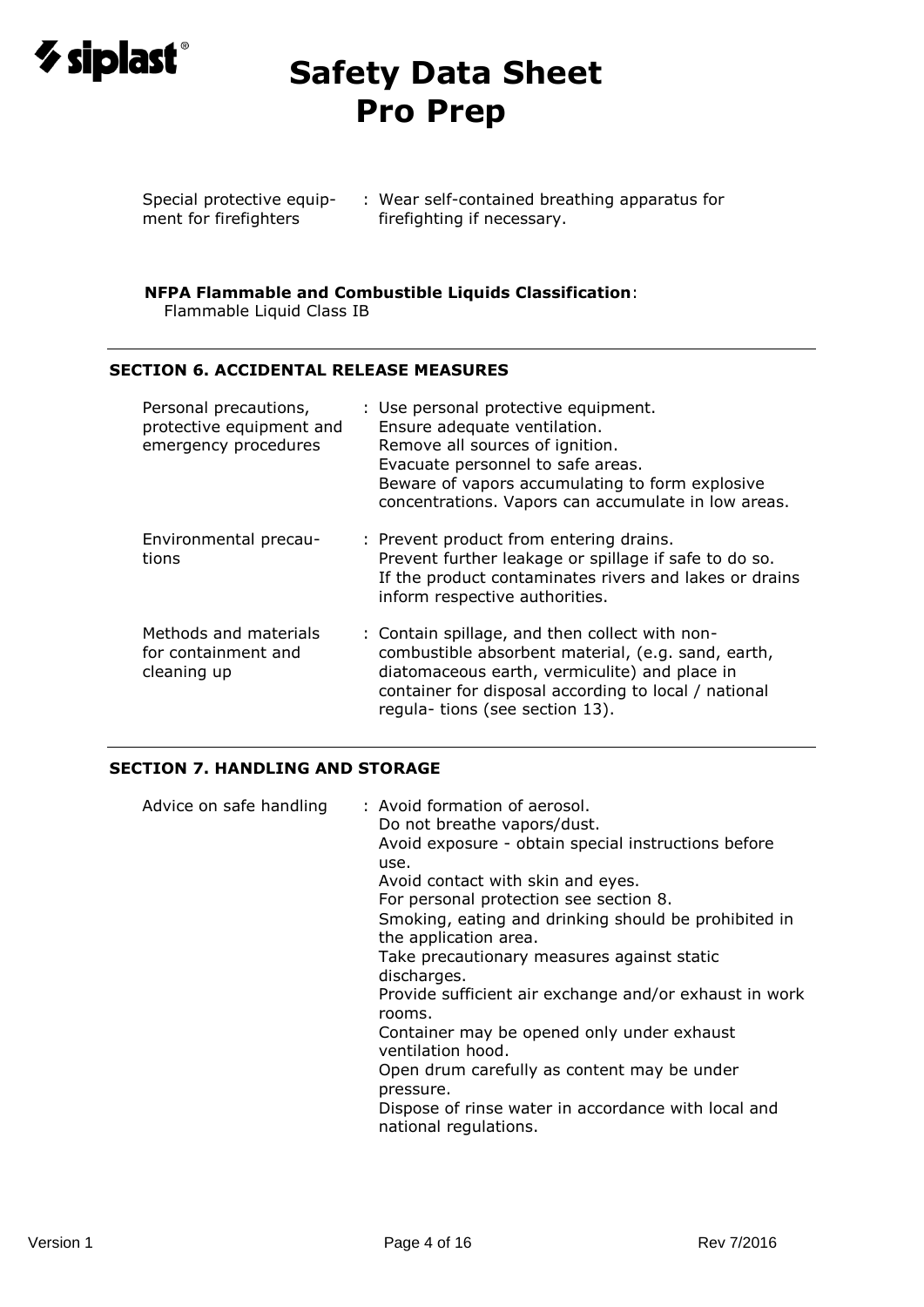

# **SECTION 8. EXPOSURE CONTROLS/PERSONAL PROTECTION**

| CAS-No.  | Components    | Value type<br>(Form of<br>exposure) | Control parameters /<br>Permissible<br>concentration | <b>Basis</b>     |
|----------|---------------|-------------------------------------|------------------------------------------------------|------------------|
| 141-78-6 | Ethyl acetate | TWA                                 | $400$ ppm                                            | ACGIH            |
|          |               | TWA                                 | 400 ppm                                              | <b>NIOSH REL</b> |
|          |               |                                     | $1,400$ mg/m <sup>3</sup>                            |                  |
|          |               | <b>TWA</b>                          | 400 ppm                                              | OSHA Z-1         |
|          |               |                                     | $1,400$ mg/m <sup>3</sup>                            |                  |
|          |               | <b>TWA</b>                          | 400 ppm                                              | OSHA PO          |
|          |               |                                     | $1,400 \text{ mg/m}^3$                               |                  |

### **Components with workplace control parameters**

### **Personal protective equipment**

| Respiratory protection   | : No personal respiratory protective equipment normally<br>required.                                                                             |
|--------------------------|--------------------------------------------------------------------------------------------------------------------------------------------------|
|                          | In the case of vapor formation use a respirator with<br>an approved filter.                                                                      |
| Hand protection          |                                                                                                                                                  |
| Remarks                  | : The suitability for a specific workplace should be<br>discussed with the producers of the protective gloves.                                   |
| Eye protection           | : Eye wash bottle with pure water<br>Tightly fitting safety goggles<br>Wear face-shield and protective suit for abnormal<br>processing problems. |
| Skin and body protection | : impervious clothing<br>Choose body protection according to the amount and<br>concentration of the dangerous substance at the work              |
| Hygiene measures         | place.<br>: When using do not eat or drink.<br>When using do not smoke.<br>Wash hands before breaks and at the end of workday.                   |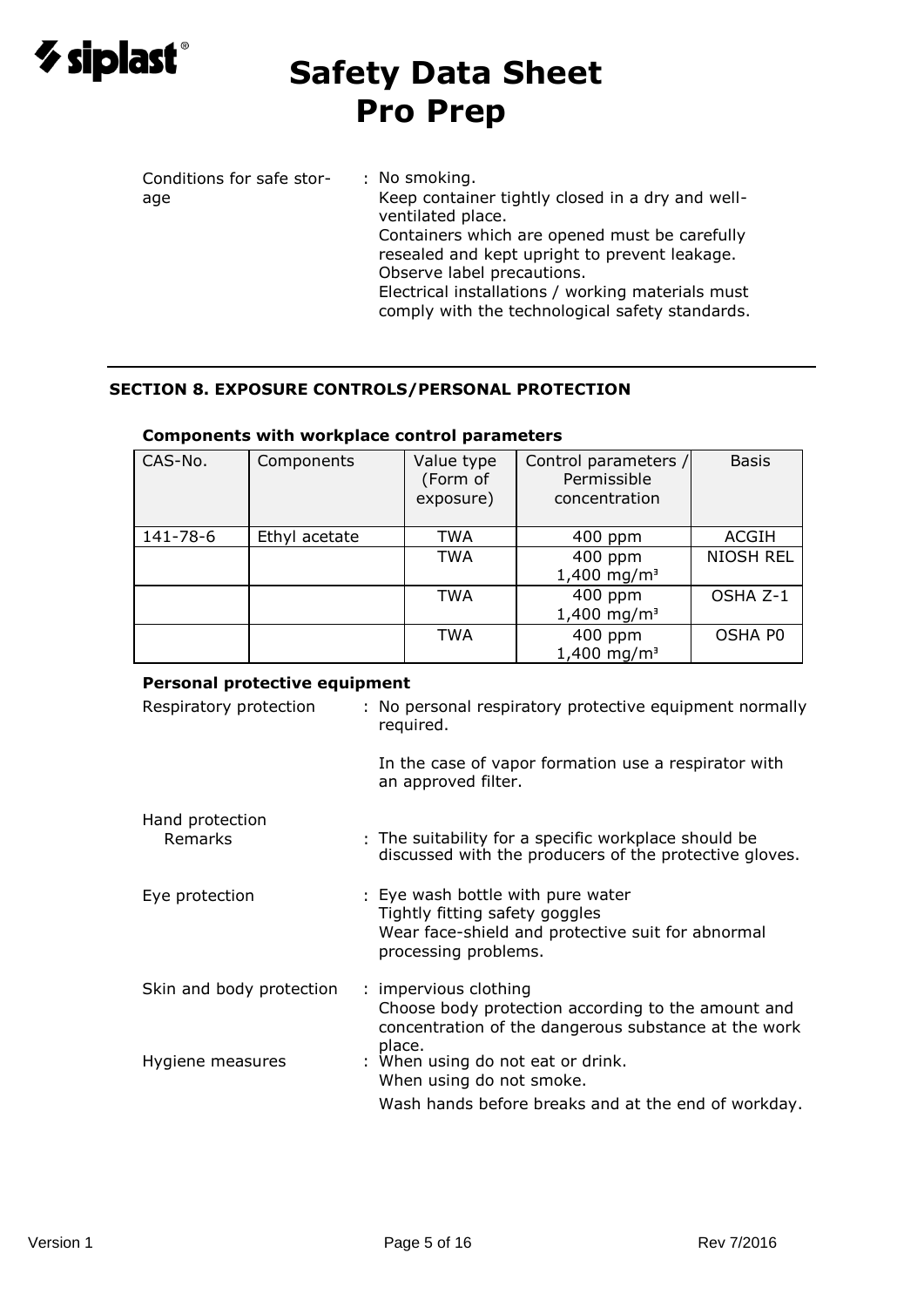

### **SECTION 9. PHYSICAL AND CHEMICAL PROPERTIES**

| Appearance                                            | : liquid                                 |
|-------------------------------------------------------|------------------------------------------|
| Color                                                 | : clear, colorless                       |
| Odor                                                  | : sweet, ester-like, fruit-like odor     |
| Odor Threshold                                        | $: 3.9$ ppm                              |
| pH                                                    | : No data available                      |
| Freezing Point (Melting<br>point/range)               | : $-84$ °C ( $-119$ °F)                  |
| <b>Boiling Point (Boiling</b><br>point/boiling range) | : 76.5 - 77.5 °C (169.7 - 171.5 °F)      |
| Flash point                                           | $: -3 °C (27 °F)$                        |
| Evaporation rate                                      | : 4.1                                    |
| Flammability (solid, gas)                             | n-Butyl Acetate<br>: No data available   |
| Burning rate                                          | : No data available                      |
| Upper explosion limit                                 | : $11.5 \%$ (V)                          |
| Lower explosion limit                                 | : 2.2 %(V)                               |
| Vapor pressure                                        | : 73 mmHg @ 20 °C (68 °F)                |
| Relative vapor density                                | : 3                                      |
| Relative density                                      | : $0.902$ @ 20 °C (68 °F)                |
| Density                                               | : Approximate 0.902 g/ml @ 25 °C (77 °F) |
| <b>Bulk density</b>                                   | : No data available                      |
| Solubility(ies)<br>Water solubility                   | : soluble                                |
| Solubility in other sol-<br>vents                     | : No data available                      |
| Partition coefficient: n-<br>octanol/water            | : log Pow: 0.73                          |
| Auto-ignition temperature                             | : 427 °C                                 |
| Thermal decomposition                                 | : No data available                      |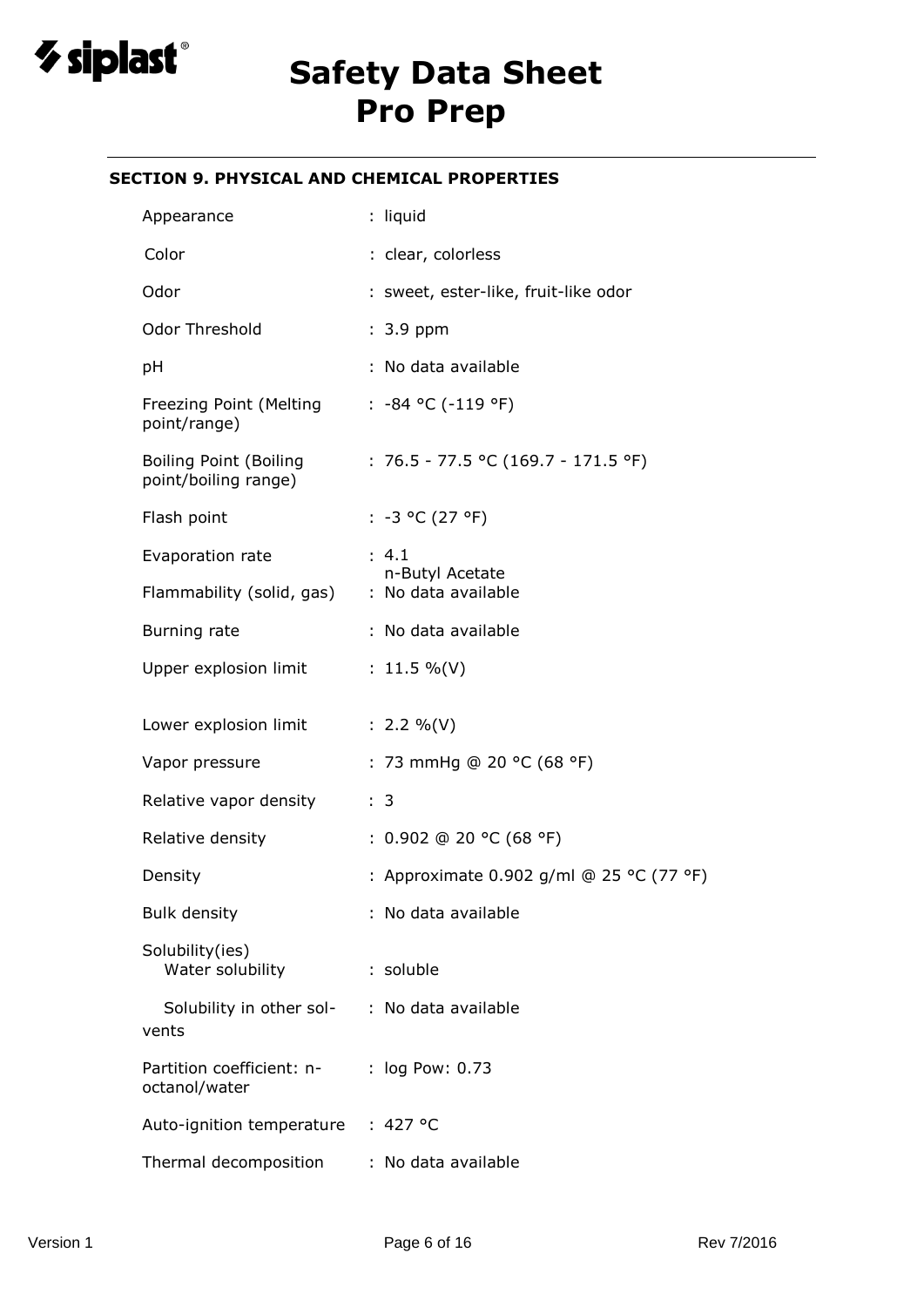

### **SECTION 10. STABILITY AND REACTIVITY**

| Reactivity                            | : No dangerous reaction known under conditions of<br>normal use. |
|---------------------------------------|------------------------------------------------------------------|
| Chemical stability                    | : Stable under normal conditions.                                |
| Possibility of hazardous<br>reactions | : Vapors may form explosive mixture with air.                    |
| Conditions to avoid                   | : Heat, flames and sparks.                                       |

#### **SECTION 11. TOXICOLOGICAL INFORMATION**

### **Acute toxicity**

#### **Components:**

| 141-78-6:<br>Acute oral toxicity | : LD50 (rat): $5,620$ mg/kg                                                                                                                                                                                                                                                |
|----------------------------------|----------------------------------------------------------------------------------------------------------------------------------------------------------------------------------------------------------------------------------------------------------------------------|
| Acute inhalation toxicity        | : LD L0 (rat, male and female): $> 22.5$ mg/l<br>Exposure time: 6 h<br>Test atmosphere: vapor<br>Assessment: The substance or mixture is classified as<br>specific target organ toxicant, single exposure,<br>category 3 with narcotic effects.<br>Remarks: Not classified |
| Acute dermal toxicity            | : LD50 (rabbit): $> 20,000$ mg/kg                                                                                                                                                                                                                                          |

#### **Skin corrosion/irritation**

### **Components: 141-78-6:**

Species: rabbit Result: Mild skin irritation

#### **Serious eye damage/eye irritation**

#### **Product:**

Remarks: Contact with eyes may cause irritation.

#### **Components:**

**141-78-6:** Species: rabbit Result: Irritating to eyes.

#### **Respiratory or skin sensitization**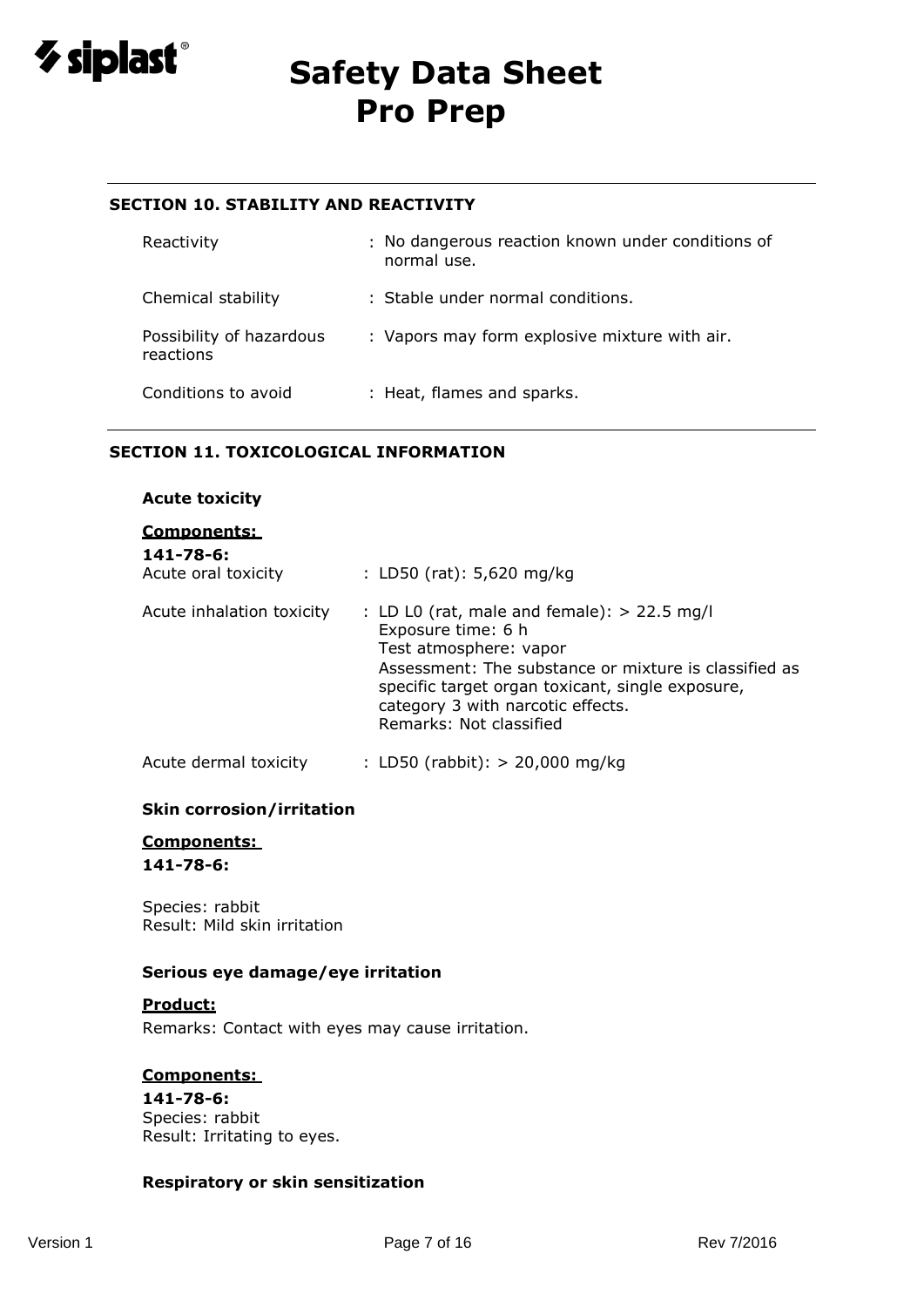

#### **Components:**

**141-78-6:** Species: guinea pig Result: Did not cause sensitization on laboratory animals.

#### **Germ cell mutagenicity**

#### **Components:**

| 141-78-6:             |                                                                                                                                                                                                                                                                                                                                                                                                                                                                                  |
|-----------------------|----------------------------------------------------------------------------------------------------------------------------------------------------------------------------------------------------------------------------------------------------------------------------------------------------------------------------------------------------------------------------------------------------------------------------------------------------------------------------------|
| Genotoxicity in vitro | : Test Type: Ames test<br>Test species: Salmonella typhimurium<br>Metabolic activation: with and without metabolic<br>activation<br>Method: OECD Test Guideline 471<br>Result: negative<br>GLP: No data available                                                                                                                                                                                                                                                                |
| Genotoxicity in vivo  | : Test Type: Chromosome aberration test in vitro<br>Test species: Chinese hamster ovary (CHO)<br>Metabolic activation: with and without metabolic<br>activation<br>Method: OECD Test Guideline 473<br>Result: negative<br>GLP: No data available<br>: Test Type: In vivo micronucleus test<br>Test species: Chinese hamster (male and female)<br>Application Route: Oral<br>Dose: 2500 mg/kg bw<br>Method: OECD Test Guideline 474<br>Result: negative<br>GLP: No data available |

Germ cell mutagenicity-: Animal testing did not show any mutagenic effects. Assessment

#### **Carcinogenicity**

#### **Components:**

#### **141-78-6:**

Species: mouse, (male and female) Application Route: Intraperitoneal injection Exposure time: 8 wk Dose: 150 and 750 mg/kg bw/injection Frequency of Treatment: 3 days/week Result: did not display carcinogenic properties

Carcinogenicity - As-: Animal testing did not show any carcinogenic effects.sessment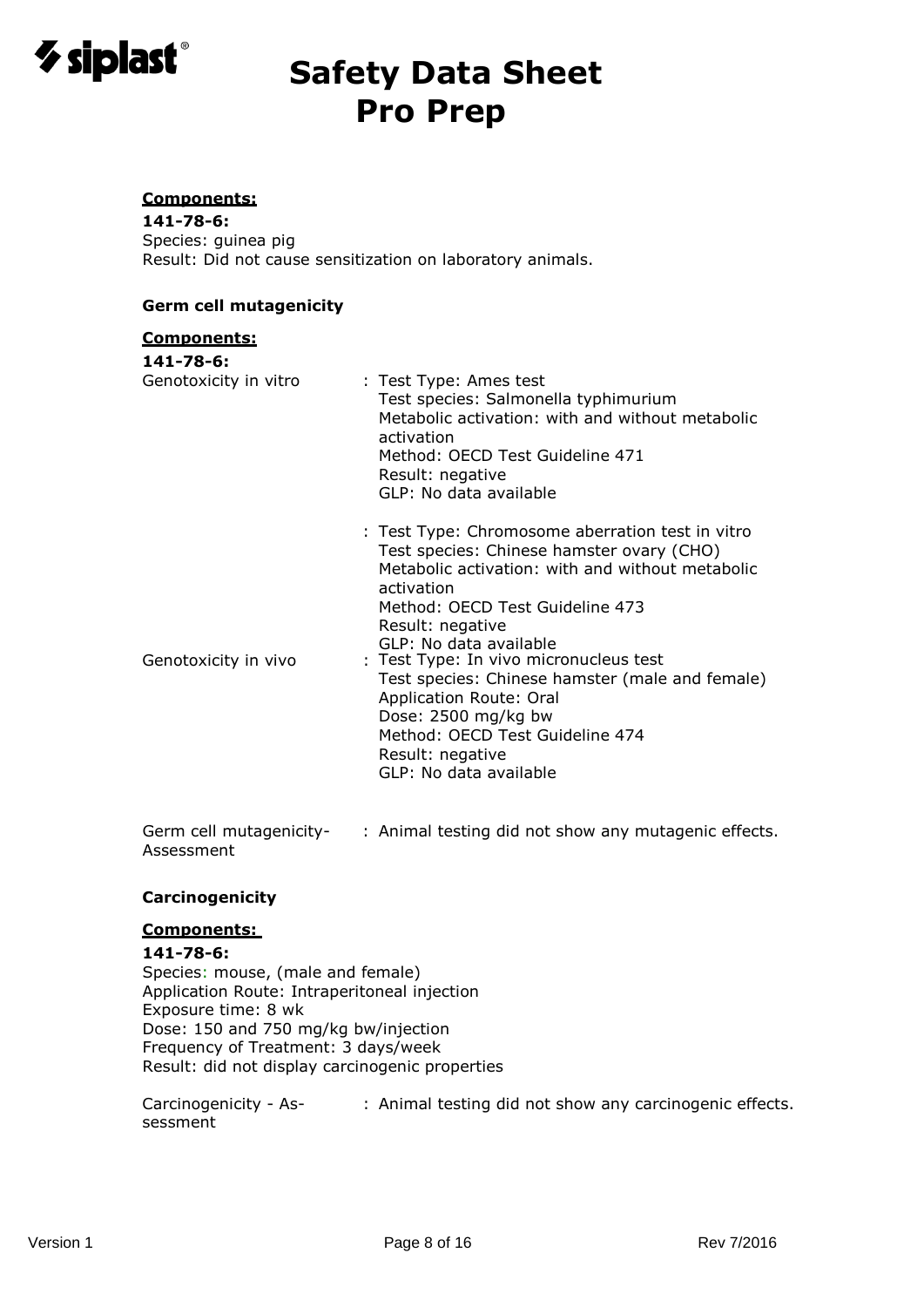

# **Reproductive toxicity**

# **Components:**

| 141-78-6:                             |                                                                                                                                                                                                                                                                                                                                                                                                               |
|---------------------------------------|---------------------------------------------------------------------------------------------------------------------------------------------------------------------------------------------------------------------------------------------------------------------------------------------------------------------------------------------------------------------------------------------------------------|
| Effects on fertility                  | : Test Type: Two-generation study<br>Species: mouse, male and female<br>Application Route: Oral<br>Dose: 5, 10 and 15% v/v in water<br>General Toxicity - Parent: NOAEL: 15 % diet<br>General Toxicity F1: NOAEL: 10 % diet<br>Symptoms: reduced litter size<br>Method: OECD Test Guideline 416<br>GLP: No data available<br>Remarks: Information given is based on data obtained<br>from similar substances. |
|                                       | Species: rat, male<br>Application Route: Inhalation<br>Dose: 350, 750, 1500 ppm<br>Duration of Single Treatment: 6 h<br>Frequency of Treatment: 5 days/week<br>General Toxicity - Parent: NOAEL: 1,500 ppm<br>Result: Animal testing did not show any effects on<br>fertility.<br>GLP: yes                                                                                                                    |
| Effects on foetal devel-<br>opment    | : Species: rat<br>Application Route: Inhalation<br>Dose: 10,000, 16,000 or 20,000 ppm<br>General Toxicity Maternal: NOAEL: 16,000 ppm<br>Teratogenicity: NOAEL: > 20,000 ppm<br>Symptoms: No malformations were observed.                                                                                                                                                                                     |
|                                       | Method: OECD Test Guideline 414<br>GLP: No data available<br>Remarks: Information given is based on data obtained<br>from similar substances.                                                                                                                                                                                                                                                                 |
| Reproductive toxicity -<br>Assessment | : No toxicity to reproduction<br>Animal testing did not show any effects on foetal<br>development.                                                                                                                                                                                                                                                                                                            |

# **STOT - single exposure**

**Product:** No data available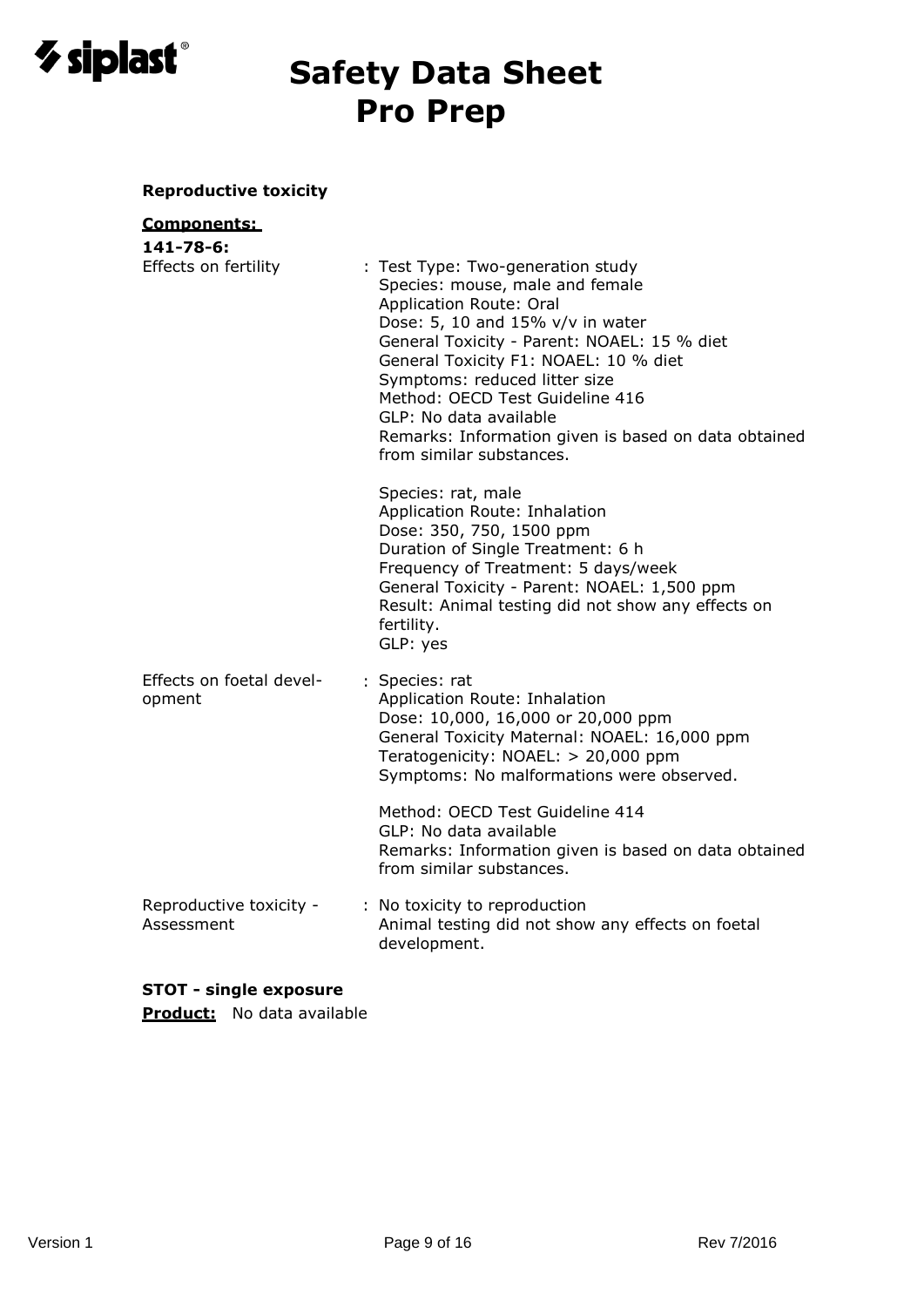

#### **Components:**  $14.786$

| 141-78-6:               |                           |                                                                                                                                                                                                |                 |
|-------------------------|---------------------------|------------------------------------------------------------------------------------------------------------------------------------------------------------------------------------------------|-----------------|
| <b>Exposure routes:</b> | <b>Target Organs:</b>     | <b>Assessment:</b>                                                                                                                                                                             | <b>Remarks:</b> |
| Inhalation              | Central nervous<br>system | May cause drowsi-<br>ness or dizziness.,<br>The substance or<br>mixture is classified<br>as specific target<br>organ toxicant, sin-<br>gle exposure, cate-<br>gory 3 with narcotic<br>effects. |                 |

#### **STOT - repeated exposure**

**Product:** No data available

#### **Components:**

**141-78-6:** No data available

#### **Repeated dose toxicity**

#### **Components:**

**141-78-6:** Species: rat, male and female NOAEL: 900 mg/kg LOAEL: 3,600 mg/kg Application Route: Oral Exposure time: 90-92 d Number of exposures: daily Dose: 0, 300, 900 and 3600 mg/kg bw

Species: rat, male and female NOAEL: 350 ppm Application Route: Inhalation Exposure time: 94 d Number of exposures: 6 h/d, 5 d/wk

Dose: 0, 350, 750, 1500 ppm Symptoms: Local irritation

#### **Aspiration toxicity**

### **Product:**

GLP: yes

No aspiration toxicity classification

### **Components:**

#### **141-78-6:**

No aspiration toxicity classification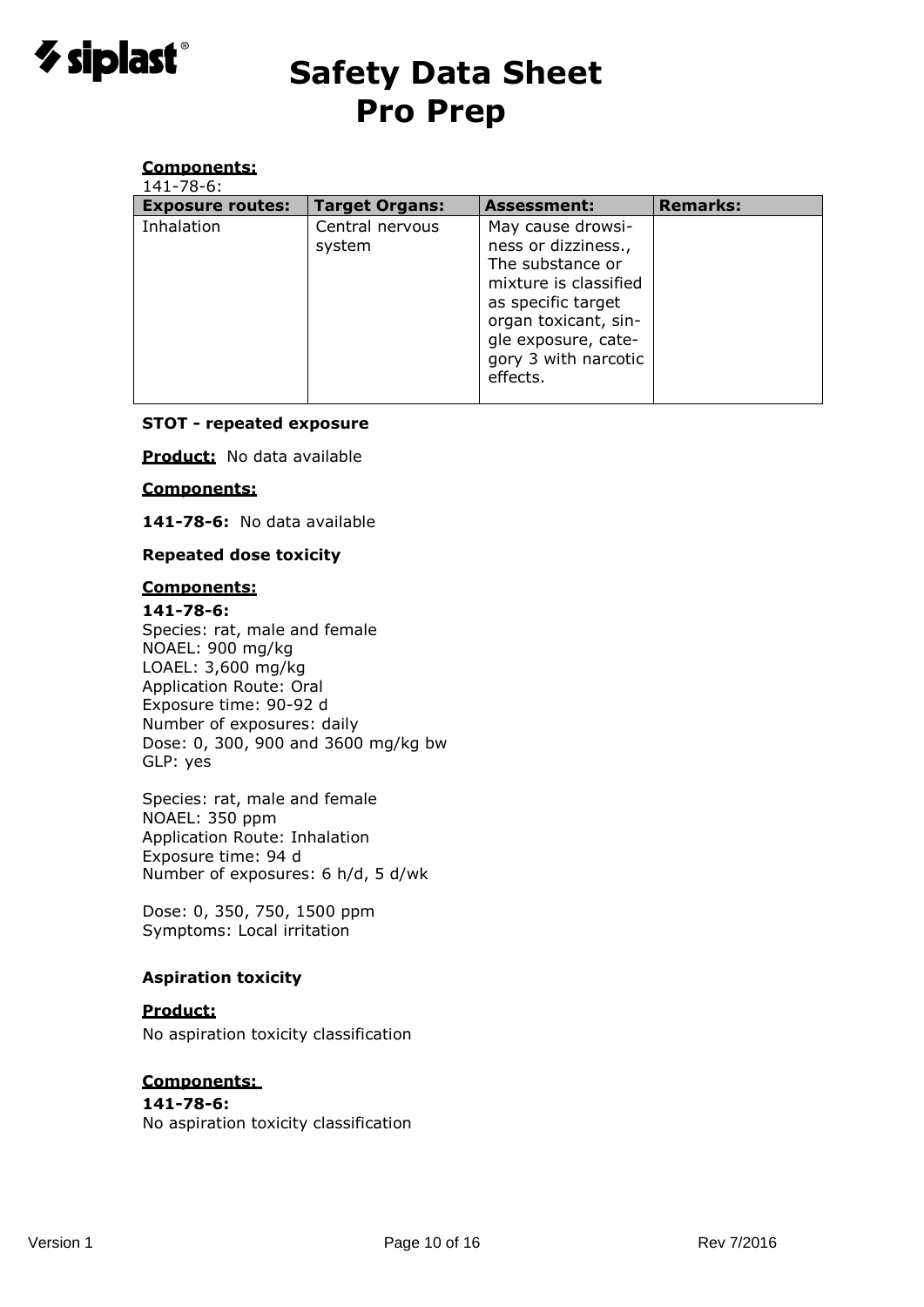

#### **Further information**

#### **Product:**

Remarks: Symptoms of overexposure may be headache, dizziness, tiredness, nau- sea and vomiting. Concentrations substantially above the TLV value may cause nar- cotic effects. Solvents may degrease the skin.

### **SECTION 12. ECOLOGICAL INFORMATION**

#### **Ecotoxicity**

| <b>Components:</b><br>$141 - 78 - 6:$                       |                                                                                      |
|-------------------------------------------------------------|--------------------------------------------------------------------------------------|
| Toxicity to fish                                            | : LC50 (Pimephales promelas (fathead minnow)): 220<br>mq/l<br>Exposure time: 96 h    |
| Toxicity to daphnia and<br>other aquatic inverte-<br>brates | : EC50 (Daphnia magna (Water flea)): 2,300 mg/l<br>Exposure time: 24 h               |
| Toxicity to algae                                           | : EC50 (Desmodesmus subspicatus (green algae)):<br>4,300 mg/l<br>Exposure time: 24 h |

#### **Persistence and degradability**

### **Components:**

# **141-78-6:**

| Biodegradability | : anaerobic                    |
|------------------|--------------------------------|
|                  | Inoculum: activated sludge     |
|                  | Result: Readily biodegradable. |

#### **Bioaccumulative potential**

#### **Components:**

**141-78-6:** Partition coefficient: noctanol/water

: log Pow: 0.68 (25 °C) pH: 7

#### **Mobility in soil**

No data available

#### **Other adverse effects**

No data available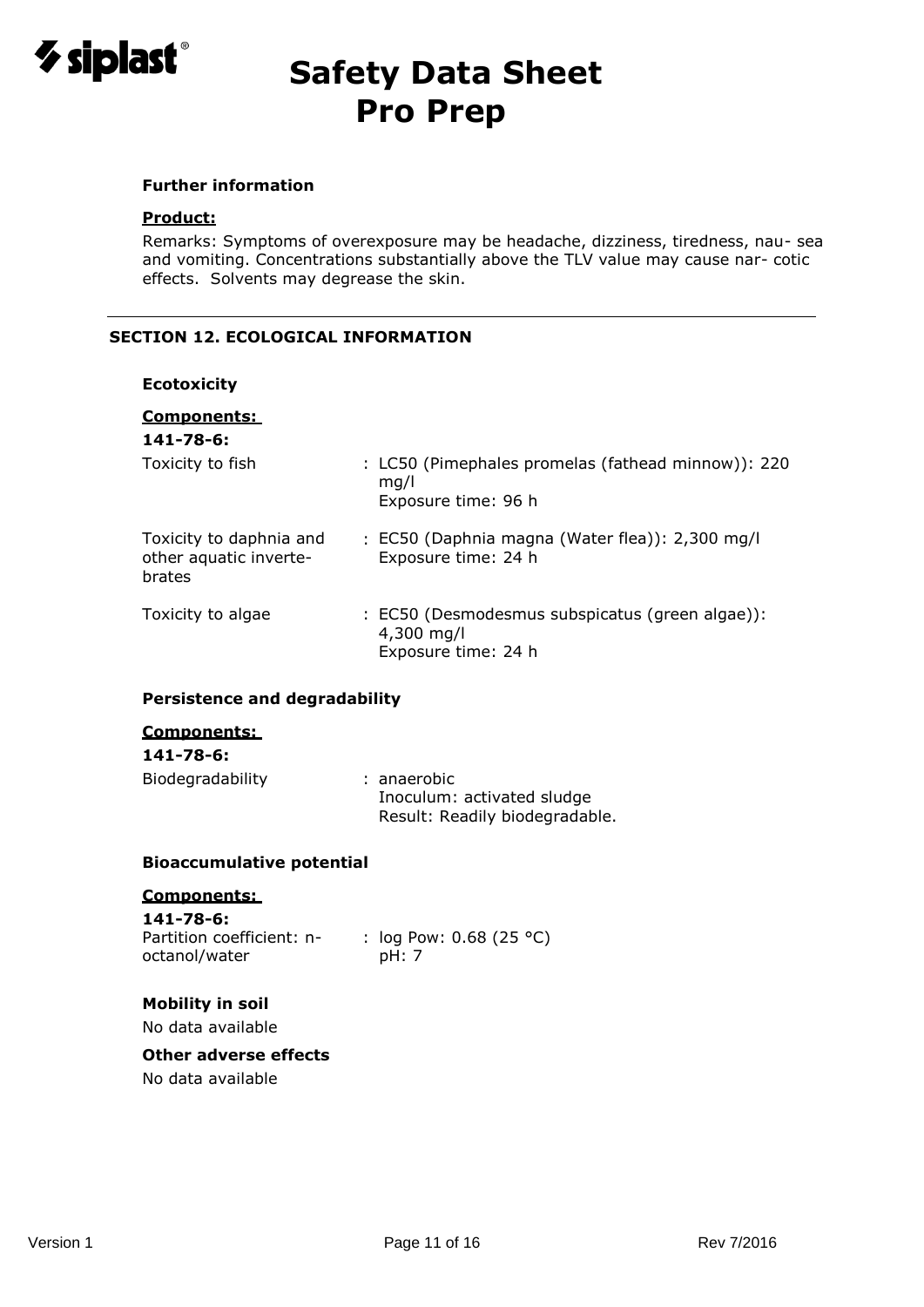

| <b>Product:</b>                        |                                                                                                                                                                                  |
|----------------------------------------|----------------------------------------------------------------------------------------------------------------------------------------------------------------------------------|
| Regulation                             | 40 CFR Protection of Environment; Part 82 Protection<br>of Stratospheric Ozone - CAA Section 602 Class I Sub-<br>stances                                                         |
| Remarks                                | This product neither contains, nor was manufactured<br>with a Class I or Class II ODS as defined by the U.S.<br>Clean Air Act Section 602 (40 CFR 82, Subpt. A, App.A<br>$+$ B). |
| Additional ecological in-<br>formation | : No data available                                                                                                                                                              |

#### **SECTION 13. DISPOSAL CONSIDERATIONS**

| <b>Disposal methods</b> |                                                                                                                                                                                                                                                                               |
|-------------------------|-------------------------------------------------------------------------------------------------------------------------------------------------------------------------------------------------------------------------------------------------------------------------------|
| Waste from residues     | : Dispose of in accordance with all applicable local,<br>state and federal regulations.<br>For assistance with your waste management needs -<br>including disposal, recycling and waste stream<br>reduction, contact NEXEO's Environmental Services<br>Group at 800-637-7922. |
| Contaminated packaging  | : Empty remaining contents.<br>Dispose of as unused product.<br>Do not re-use empty containers.<br>Do not burn, or use a cutting torch on, the empty<br>drum.                                                                                                                 |

#### **SECTION 14. TRANSPORT INFORMATION**

**IATA (International Air Transport Association)**: UN1173, ETHYL ACETATE, 3, II, Flash Point:-3 °C(27 °F)

**IMDG (International Maritime Dangerous Goods):** UN1173, ETHYL ACETATE, 3, II

**DOT (Department of Transportation)**: UN1173, ETHYL ACETATE, 3, II

### **SECTION 15. REGULATORY INFORMATION**

| <b>OSHA Hazards</b>         | : Flammable liquid, Moderate eye irritant                                 |
|-----------------------------|---------------------------------------------------------------------------|
| <b>WHMIS Classification</b> | : B2: Flammable liquid<br>D2B: Toxic Material Causing Other Toxic Effects |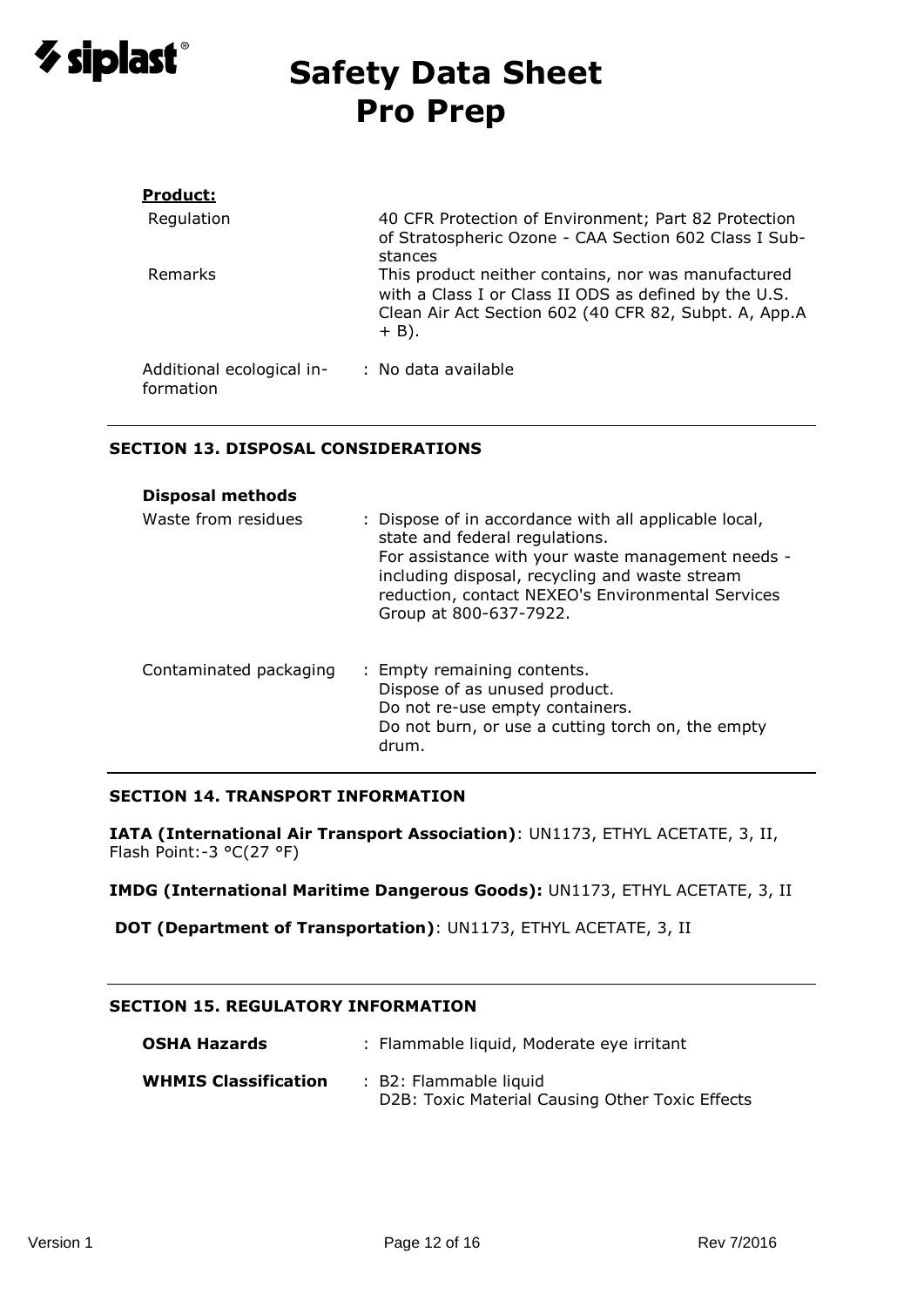

### **EPCRA - Emergency Planning and Community Right-to-Know Act**

### **CERCLA Reportable Quantity**

| Components    | CAS-No.  | Component<br>RO (lbs) | Calculated product<br>RO (lbs) |
|---------------|----------|-----------------------|--------------------------------|
| Ethyl acetate | 141-78-6 | 5000                  | 5000                           |

## **SARA 304 Extremely Hazardous Substances Reportable Quantity**

This material does not contain any components with a section 304 EHS RQ.

| <b>SARA 311/312</b><br><b>Hazards</b> | : Fire Hazard<br>Acute Health Hazard                                                                                                                                                                   |
|---------------------------------------|--------------------------------------------------------------------------------------------------------------------------------------------------------------------------------------------------------|
| <b>SARA 302</b>                       | : SARA 302: No chemicals in this material are subject<br>to the reporting requirements of SARA Title III,<br>Section 302.                                                                              |
| <b>SARA 313</b>                       | : SARA 313: This material does not contain any chemical<br>components with known CAS numbers that exceed the<br>threshold (De Minimis) reporting levels established by<br>SARA Title III, Section 313. |

#### **Clean Air Act**

This product does not contain any hazardous air pollutants (HAP), as defined by the U.S. Clean Air Act Section 12 (40 CFR 61).

This product does not contain any chemicals listed under the U.S. Clean Air Act Section 112(r) for Accidental Release Prevention (40 CFR 68.130, Subpart F). The following chemical(s) are listed under the U.S. Clean Air Act Section 111 SOCMI Intermediate or Final VOC's (40 CFR 60.489):

141-78-6 Ethyl acetate 100 %

#### **Clean Water Act**

This product does not contain any Hazardous Substances listed under the U.S. CleanWater Act, Section 311, Table 116.4A. This product does not contain any Hazardous Chemicals listed under the U.S. Clean-Water Act, Section 311, Table 117.3.

This product does not contain any toxic pollutants listed under the U.S. Clean Water Act Section 307

#### **US State Regulations**

| <b>Massachusetts Right To Know</b> |                        |              |
|------------------------------------|------------------------|--------------|
| 141-78-6                           | Ethyl acetate          | $90 - 100 %$ |
| Pennsylvania Right To Know         |                        |              |
|                                    | 141-78-6 Ethyl acetate | $90 - 100 %$ |
| <b>New Jersey Right To Know</b>    |                        |              |
| 141-78-6                           | Ethyl acetate          | $90 - 100 %$ |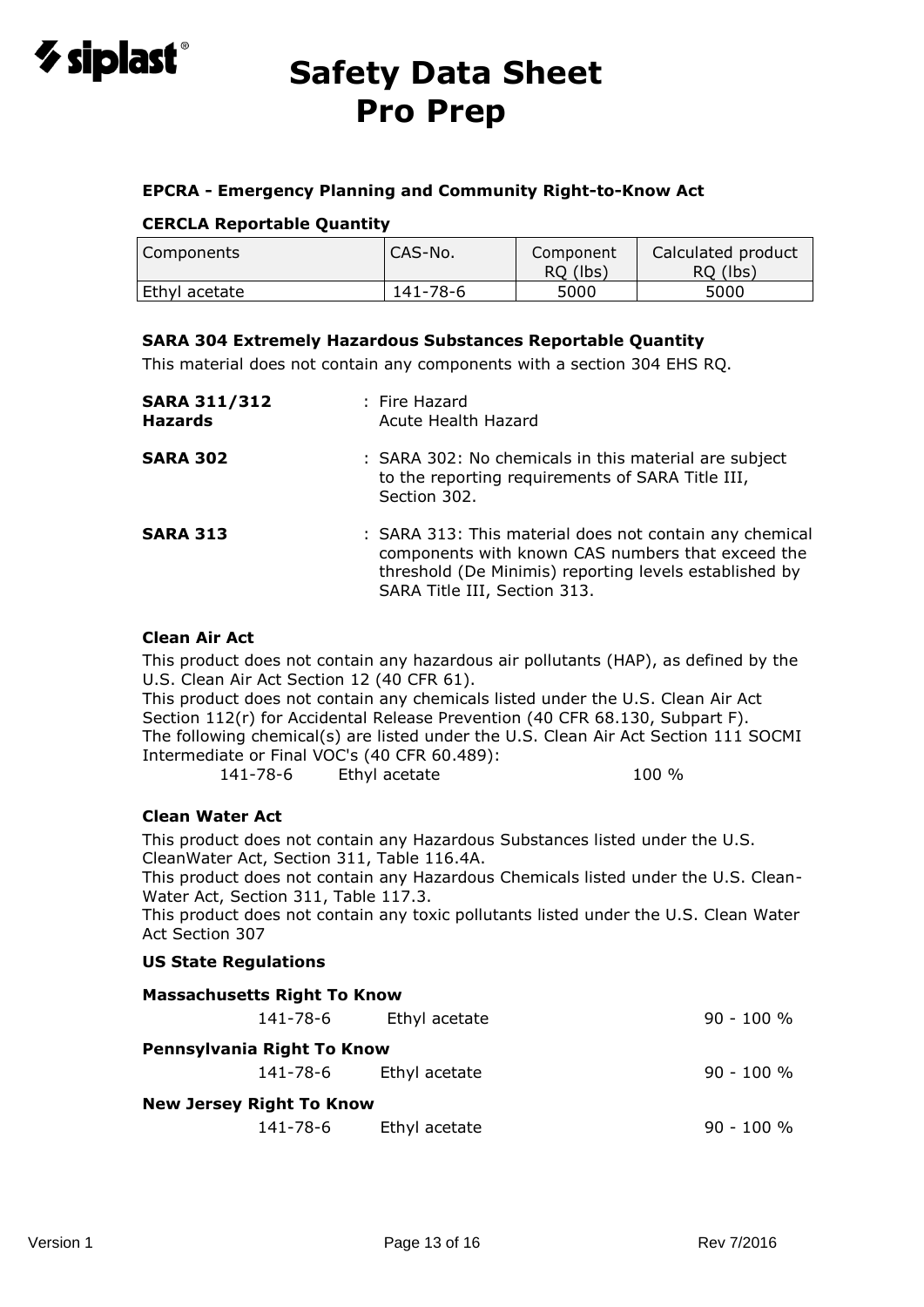

**California Prop 65** This product does not contain any chemicals known to State of California to cause cancer, birth defects, or any other reproductive harm.

**The components of this product are reported in the following inventories:**

| 1907/2006 (EU)                                                         |                             | n (Negative listing)<br>(Not in compliance<br>with the inventory)                                    |
|------------------------------------------------------------------------|-----------------------------|------------------------------------------------------------------------------------------------------|
| Switzerland. New notified substances and declared<br>preparations      | $\mathcal{L}_{\mathcal{A}}$ | y (positive listing)<br>(The formulation<br>contains substances<br>listed on the Swiss<br>Inventory) |
| <b>United States TSCA Inventory</b>                                    | ÷                           | y (positive listing)<br>(On TSCA Invento-<br>ry)                                                     |
| <b>Canadian Domestic Substances List (DSL)</b>                         | $\mathcal{L}$               | y (positive listing)<br>(All components of<br>this product are on<br>the Canadian DSL.)              |
| <b>Australia Inventory of Chemical Substances (AICS)</b>               | $\mathcal{L}^{\mathcal{L}}$ | y (positive listing)<br>(On the inventory,<br>or in compliance<br>with the inventory)                |
| <b>New Zealand. Inventory of Chemical Substances</b>                   | ÷                           | y (positive listing)<br>(On the inventory,                                                           |
|                                                                        |                             | or in compliance<br>with the inventory)                                                              |
| Japan. ENCS - Existing and New Chemical<br><b>Substances Inventory</b> | ÷                           | y (positive listing)<br>(On the inventory,<br>or in compliance<br>with the inventory)                |
| Japan. ISHL - Inventory of Chemical Substances<br>(METI)               | ÷                           | y (positive listing)<br>(On the inventory,<br>or in compliance<br>with the inventory)                |
| Korea. Korean Existing Chemicals Inventory (KECI)                      | $\mathcal{L}_{\mathcal{A}}$ | y (positive listing)<br>(On the inventory,<br>or in compliance<br>with the inventory)                |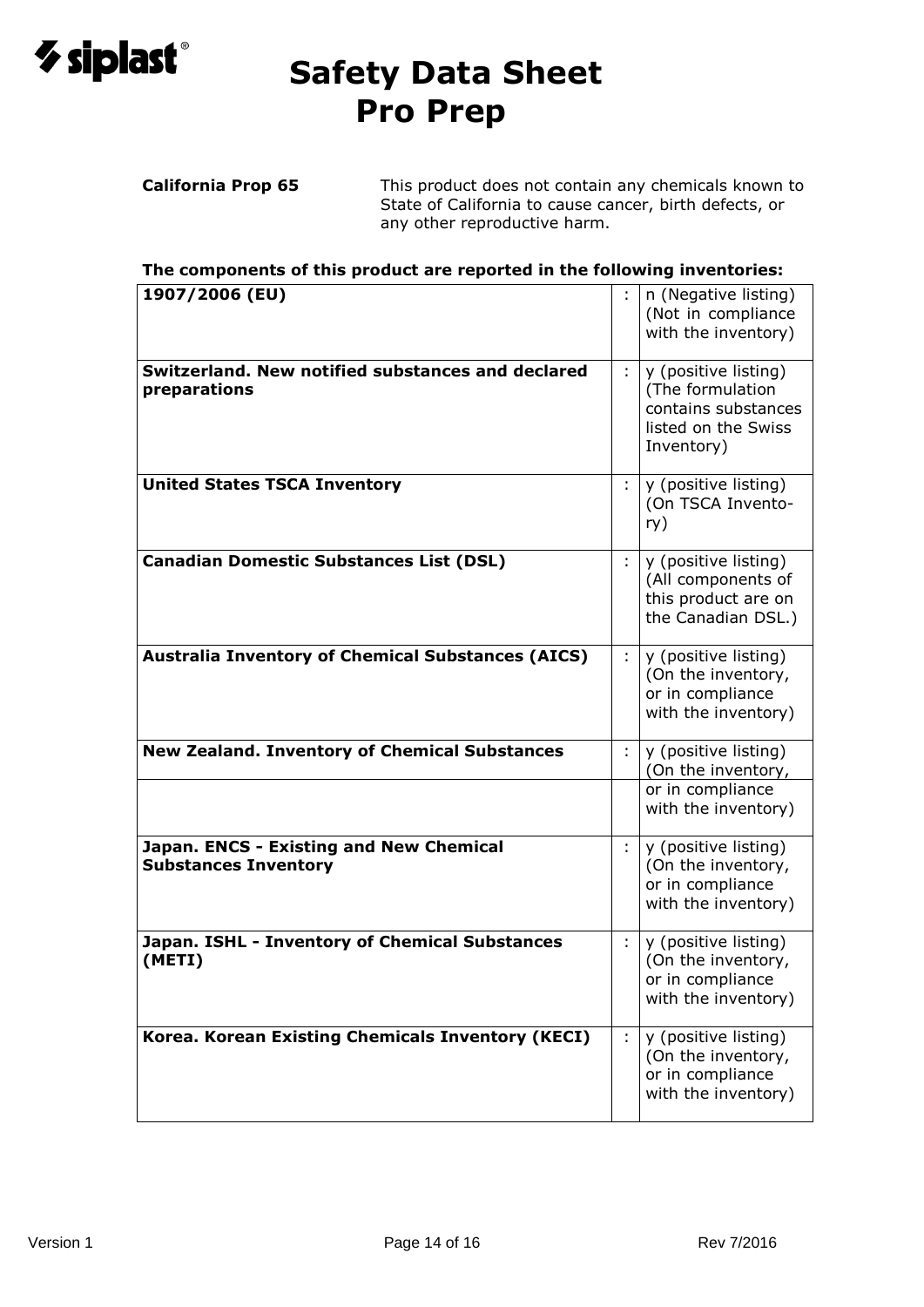

| <b>Philippines Inventory of Chemicals and Chemical</b><br><b>Substances (PICCS)</b> | y (positive listing)<br>(On the inventory,<br>or in compliance<br>with the inventory) |
|-------------------------------------------------------------------------------------|---------------------------------------------------------------------------------------|
| <b>China. Inventory of Existing Chemical Substances in</b><br>China (IECSC)         | y (positive listing)<br>(On the inventory,<br>or in compliance<br>with the inventory) |

### **SECTION 16. OTHER INFORMATION**

#### **Further information**



= Chronic

The information accumulated is based on the data of which we are aware and is believed to be correct as of the date hereof. Since this information may be applied under conditions beyond our control and with which we may be unfamiliar and since data made become available subsequently to the date hereof, we do not assume any responsibility for the results of its use. Recipients are advised to confirm in advance of need that the information is current, applicable, and suitable to their circumstances.

#### **Material number:**

16070932, 16048745, 16048744, 16062077, 16056067, 16056065, 16056064, 16056066, 16050526, 16036438, 16024430, 16024441, 16009108, 16003405, 785120, 764087, 726584, 699237, 554255, 546971, 547338, 546086, 70551, 53740, 52748, 69125, 56325, 173253, 86251, 53383, 103687, 86144, 53493, 56150, 86498, 85506, 508311, 508293, 20398, 20397, 20396, 20395, 20394, 20393, 20392